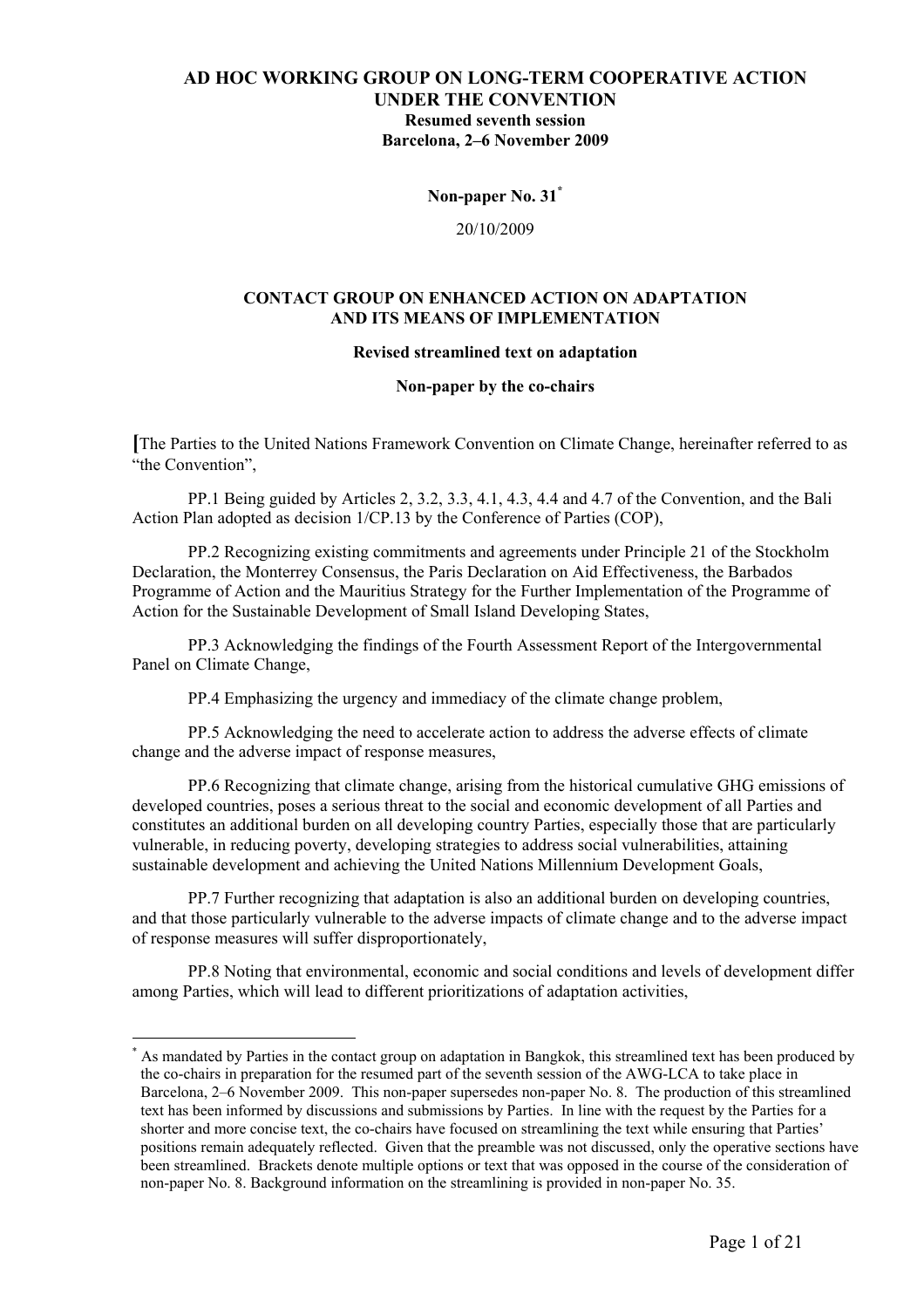PP.9 Recognizing that adaptation occurs at local, regional and national levels, and is an inherent part of development planning and implementation,

PP.10 Noting that adaptation efforts and funds, and mitigation efforts, should be given equal consideration,

PP.11 Recognizing that early and ambitious emission reductions by developed country Parties, and deep cuts in global emissions, will be required to achieve the ultimate objective of the Convention, decrease the effort and funding needed for adaptation, and reduce damage to areas beyond national jurisdictions,

PP.12 Also recognizing that poor mitigation commitments and actions will impose a higher demand on adaptation measures which will require additional funding.

PP.13 Further recognizing the value of leveraging the work of existing organizations and institutions already involved in addressing climate-related risks and opportunities,

### **A. Definitions, objectives, [guiding principles,] scope and roles and responsibilities**

### *Definitions*<sup>1</sup>

1. Adaptation [shall] [should] encompass action to reduce the vulnerability and build the resilience of ecological and social systems and economic sectors to present and future adverse effects of climate change [and the impact of the implementation of response measures] in order to minimize the threats to life, human health, livelihoods, food security, assets, amenities, ecosystems and sustainable development.

2. Taking into account different national circumstances, levels of risk and exposure to climate change, "particularly vulnerable developing countries" are hereby defined as developing country Parties that are particularly vulnerable to the adverse effects of climate change [and/or to the impact of the implementation of response measures], and least able to adapt, including:

- (a) Least developed countries (LDCs), small island developing States (SIDS) and countries in Africa affected by drought, desertification and floods;
- (b) Those identified in the nineteenth [and twentieth] paragraph[s] of the preamble to the Convention [and in its Article 4.8];
- (c) Countries in Asia; archipelagic countries; countries with unique biodiversity, tropical and mountainous glaciers, and other fragile ecosystems, including terrestrial, highland and other ecosystems such as estuaries, coastal wetlands, mangroves, coral reefs, seagrass beds and sand dunes; countries with populations in mountainous regions with rapidly disappearing glaciers; economically vulnerable countries; [countries with areas of high urban atmospheric pollution] and countries with vulnerable urban populations.

### *Objectives*

3. Adaptation requires urgent and immediate, short-, medium- and long-term action, to be implemented through enhanced international cooperation. To this end, a comprehensive adaptation [framework] [programme] is hereby established, with the objectives of:

(a) Reducing vulnerability and building resilience in all countries to present and future adverse effects of climate change [and to the impact of the implementation of response measures];

 $\overline{a}$ 1 Sub-headings have been introduced solely to enhance the readability of the document.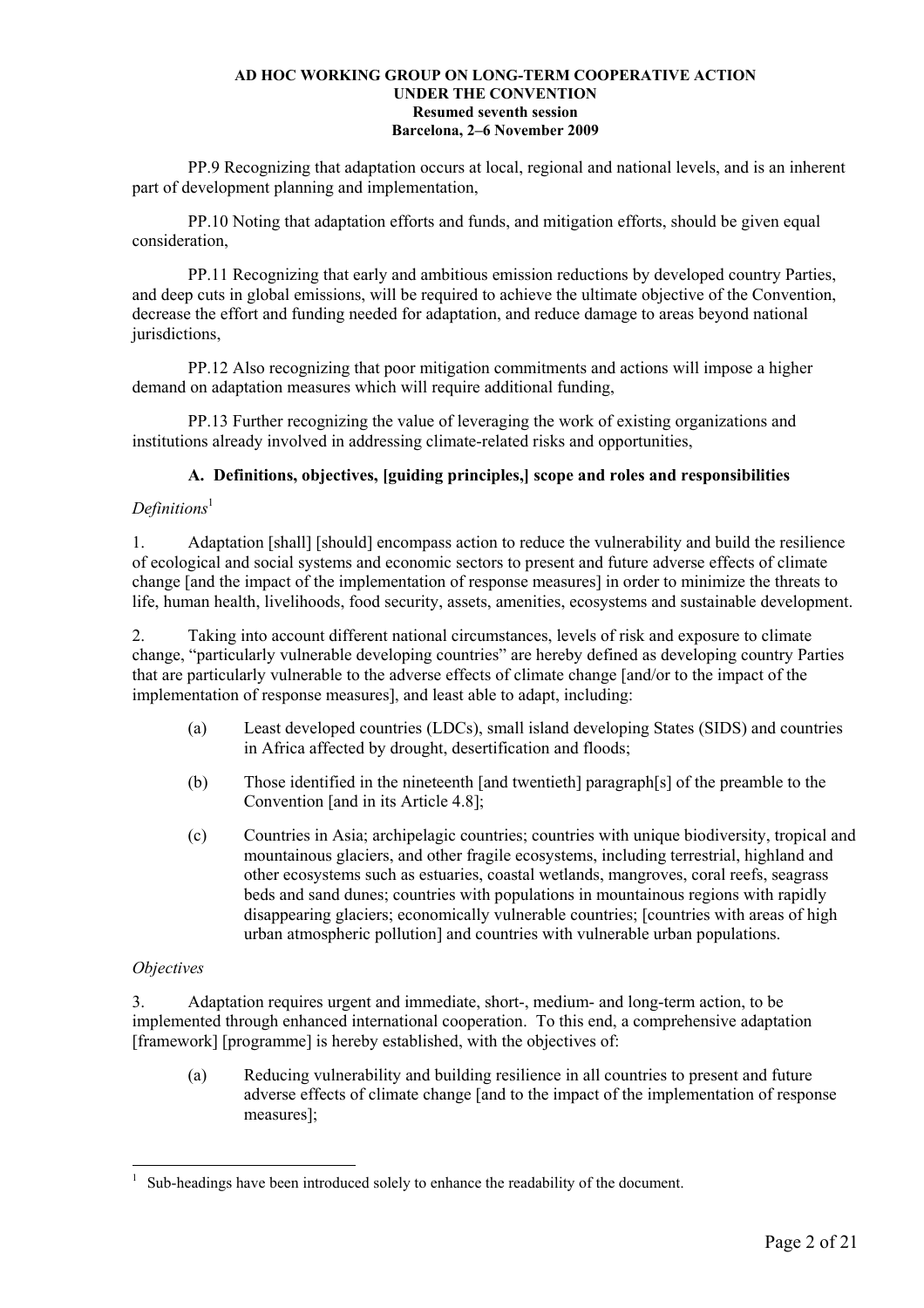- (b) Enabling and supporting the implementation of adaptation action at local, subnational, national, regional and global levels through finance, technology and capacity-building;
- (c) Mobilizing and providing access to means of implementation, including finance, technology and capacity-building, for all developing countries, especially those that are particularly vulnerable;
- (d) Enhancing cooperation among Parties and intergovernmental, non-governmental and regional organizations that are implementing adaptation and related activities, in order to encourage synergy and ensure coherence across adaptation action and under the **Convention**

### *Guiding principles*

4. The implementation of enhanced action on adaptation, including the implementation of the adaptation [framework] [programme], [shall] [should]:

- (a) Ensure consistency with, and adherence to, the principles of the Convention and commitments thereunder;
- (b) Adhere to the polluter pays principle;
- (c) Follow a country-driven approach to adaptation;
- (d) [Take climate change considerations into account, to the extent feasible, in relevant social, economic and environmental policies and actions] [Integrate adaptation actions into sectoral and national planning];
- (e) Be based on, and guided and informed by the best available science and traditional knowledge, as appropriate;
- (f) Involve all relevant stakeholders through a participatory approach to ensure ownership and inclusiveness.

### *Scope*

5. The scope of implementation of the adaptation [framework] [programme] covers the life cycle of adaptation, from vulnerability assessments to planning to implementation, at all levels and on all timescales. The adaptation [framework] [programme] should distinguish between, and balance the need for:

- (a) Adaptation action to short-term climate shocks and adaptation action to long-term shifts in the climate;
- (b) Adaptation action that is integrated into national development and sectoral activities and stand-alone adaptation action that is additional to ongoing development.

6. In the implementation of the adaptation [framework] [programme] as laid out in subsequent sections, including in the provision of means of implementation, priority should be given to the following:

- (a) [All] [Particularly vulnerable] developing countries;
- (b) Particularly vulnerable sectors;
- (c) Particularly vulnerable people, groups and communities;
- (d) Particularly vulnerable ecosystems.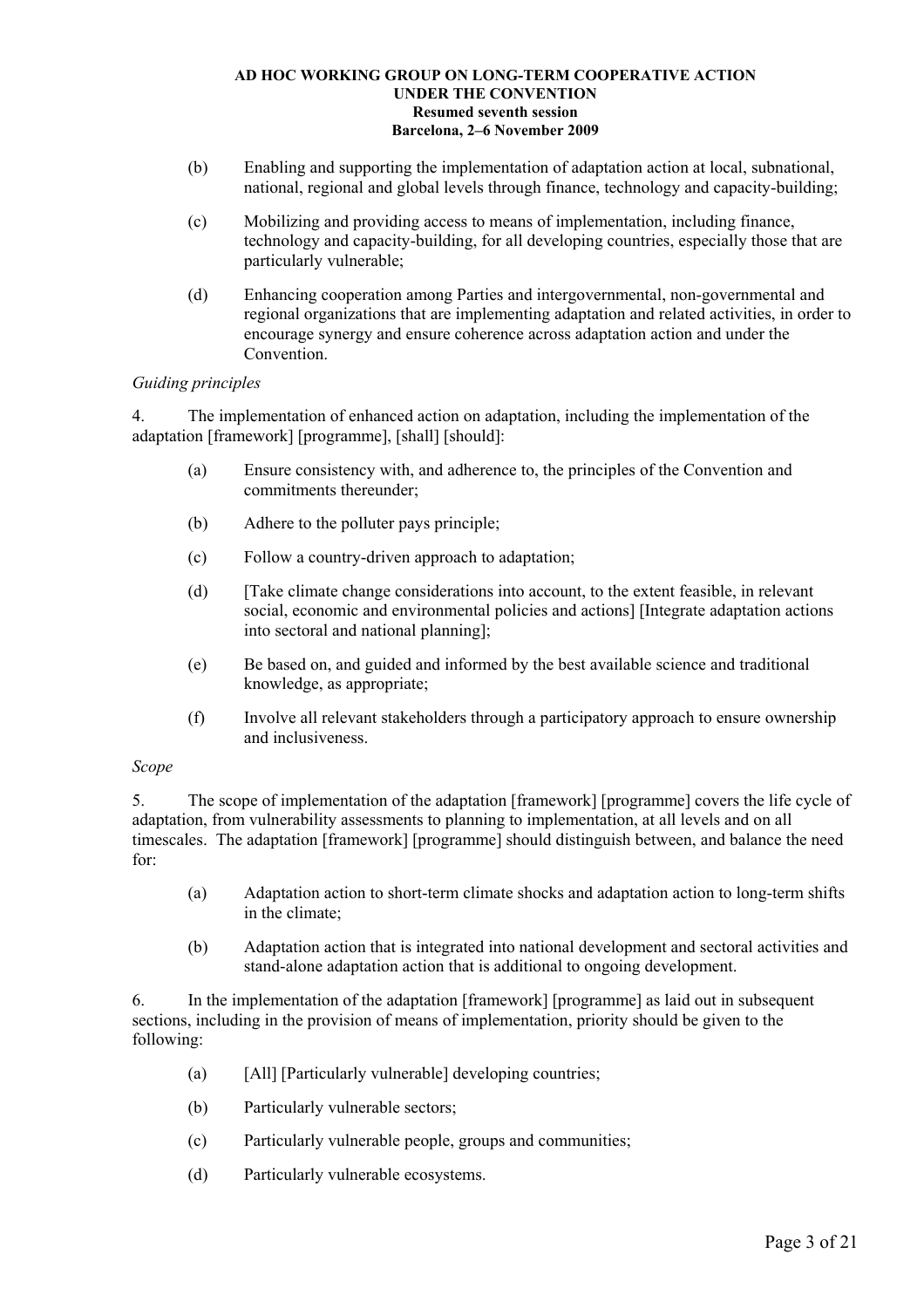### *Roles and responsibilities*

7. Recognizing that adaptation is a challenge shared by all Parties, and taking into account their common but differentiated responsibilities and respective capabilities:

- (a) All Parties [shall] [should] undertake actions at all levels, including strengthening enabling environments, sharing of data, information and knowledge, and protecting and sustainably managing natural resources and ecosystems, and the goods and services they provide, to facilitate adaptation;
- (b) Developed country Parties [shall] [should] support developing country Parties, especially those that are particularly vulnerable, in their adaptation action, through the provision of means of implementation, including finance, technology and capacity-building;
- (c) Developing country Parties [shall] [should] identify their adaptation priorities and elaborate on these in their adaptation plans referred to in paragraph 9 below, as well as in their national and sectoral development policies, programmes and plans, and other relevant documents and strategies, as appropriate;
- (d) The Convention process [shall] [should]:
	- (i) Facilitate the provision and sharing of knowledge, expertise, information, experience and scientific and technical aspects of adaptation;
	- (ii) Facilitate the matching of adaptation needs prioritized at national level with financial and technological support provided by developed country Parties;
	- (iii) Play a catalytic role in mobilizing actions of relevant stakeholders, and increase synergies and coherence with relevant institutions and frameworks.

### **B. Implementation of adaptation action to climate change**

### *Planning and preparing for the implementation of adaptation action*

8. All Parties [shall] [should] [may] implement activities, including those related to building capacity, sharing knowledge and strengthening enabling environments (policy, legislative and institutional), that are needed to enable, support, enhance and incentivize the implementation of adaptation actions, projects and programmes.<sup>2</sup>

9. [Particularly vulnerable] [developing country] [all] Parties [shall] [should] [may] formulate and periodically review and update national, and where appropriate regional, adaptation plans as a means of:

- (a) Assessing current and potential impacts of climate change [and/or the impact of the implementation of response measures];
- (b) Identifying, costing and prioritizing their country-specific urgent and immediate, short-, medium- and long-term adaptation needs, including needs related to risk management, reduction and sharing;
- (c) Developing adaptation strategies, programmes and projects.3

<sup>2</sup> A list of possible activities is included in annex I.

<sup>3</sup> Detailed proposed objectives and modalities are included in annex II.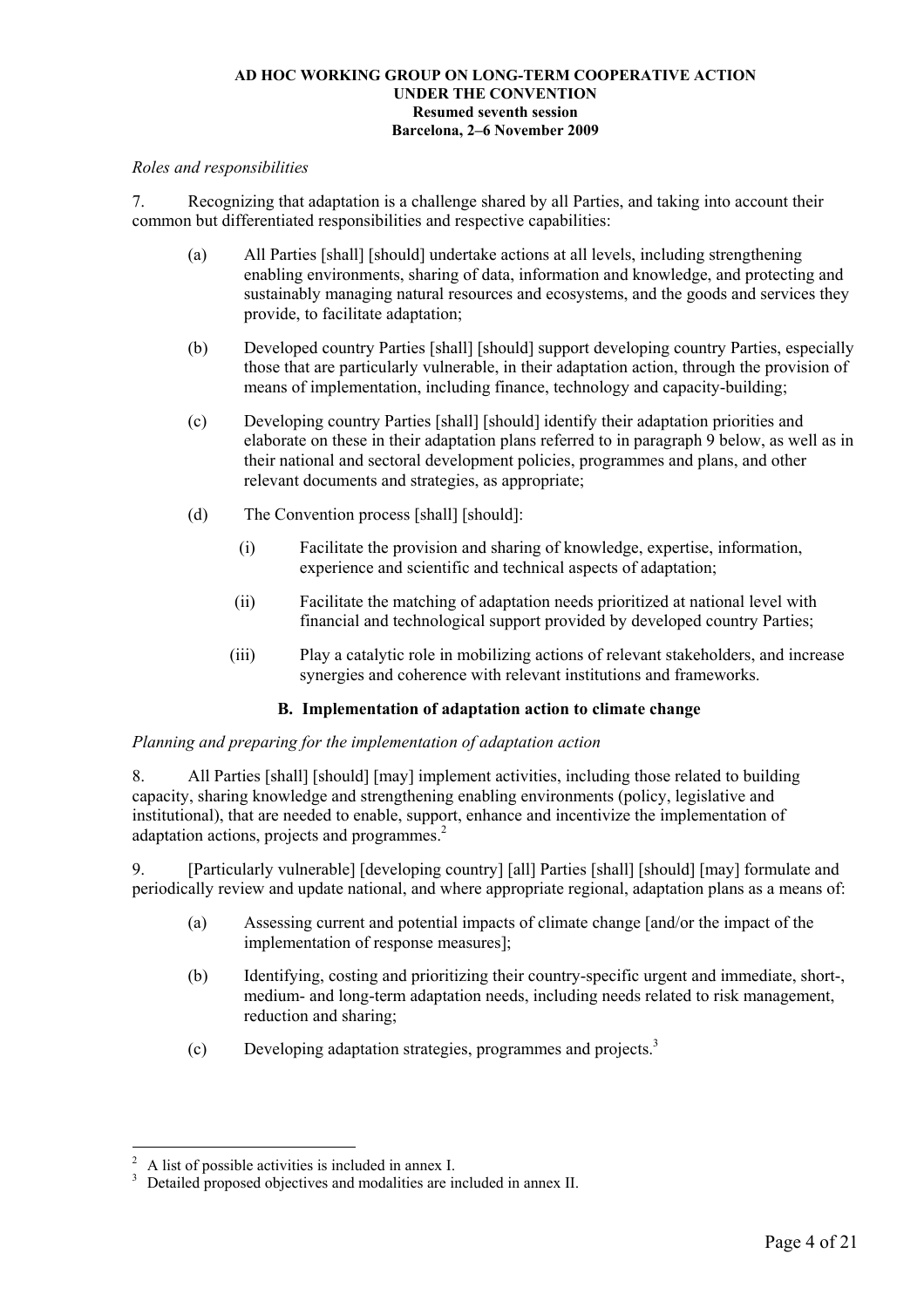### *Implementation of adaptation action*

10. To enhance adaptation action at national level, all Parties, in line with a country-driven approach and taking into account local and national adaptation plans, as well as gender and ecosystem considerations, [shall] [should] [may] implement specific programmes, projects, activities, strategies and measures, including:

- (a) In the short-term:
	- (i) Action identified in NAPAs and other relevant plans and strategies;
	- (ii) Undertaking sound impact, vulnerability and adaptation assessments, to include costs and benefits, at all appropriate levels, using a range of decision-making tools and methodologies;
	- (iii) Assessing, reducing, managing and sharing urgent and immediate, short-, medium- and long-term risks associated with climate change, including through, inter alia, early warning systems, incorporation of risk management and disaster risk reduction, insurance-related activities [, implementation of the Hyogo Framework for Action] [, and activities addressing loss and damage from the adverse effects of climate change, such as those arising from extreme weather events and gradual changes];
	- (iv) Enhancing, supporting and promoting traditional adaptation methods that have been implemented successfully in the past;<sup>5</sup>
- (b) In the medium-term:

 $\overline{a}$ 

- (i) Action identified in poverty reduction strategies, national communications, technology needs assessments, integrated climate territorial plans and other relevant strategies, including rural development strategies;
- (ii) Action to build resilience and enhance adaptive capacity to climate variability and change in economic development activities and institutions, including through economic diversification;
- (c) In the long-term: action identified in national sustainable development strategies.

11. To enhance adaptation action at regional level, all Parties [shall] [should] [may] implement specific programmes, projects, activities, strategies and measures, including coordinated adaptation action where appropriate, especially between countries with shared natural resources, aimed at enhancing collective adaptation action without compromising the sovereignty of countries.

12. To enhance adaptation action at international level, all Parties [shall] [should] [may] implement specific programmes, projects, activities, strategies and measures, including:

(a) Enhancing the scope of activities undertaken under the Nairobi work programme, building upon its outcomes and lessons learned, with a view to promoting understanding

<sup>4</sup> Two proposals were made that action related to technology transfer and capacity-building, which is currently

included in section C, be included in section B.<br>
<sup>5</sup> One proposal suggested that this sub-paragraph be moved to section A on principles.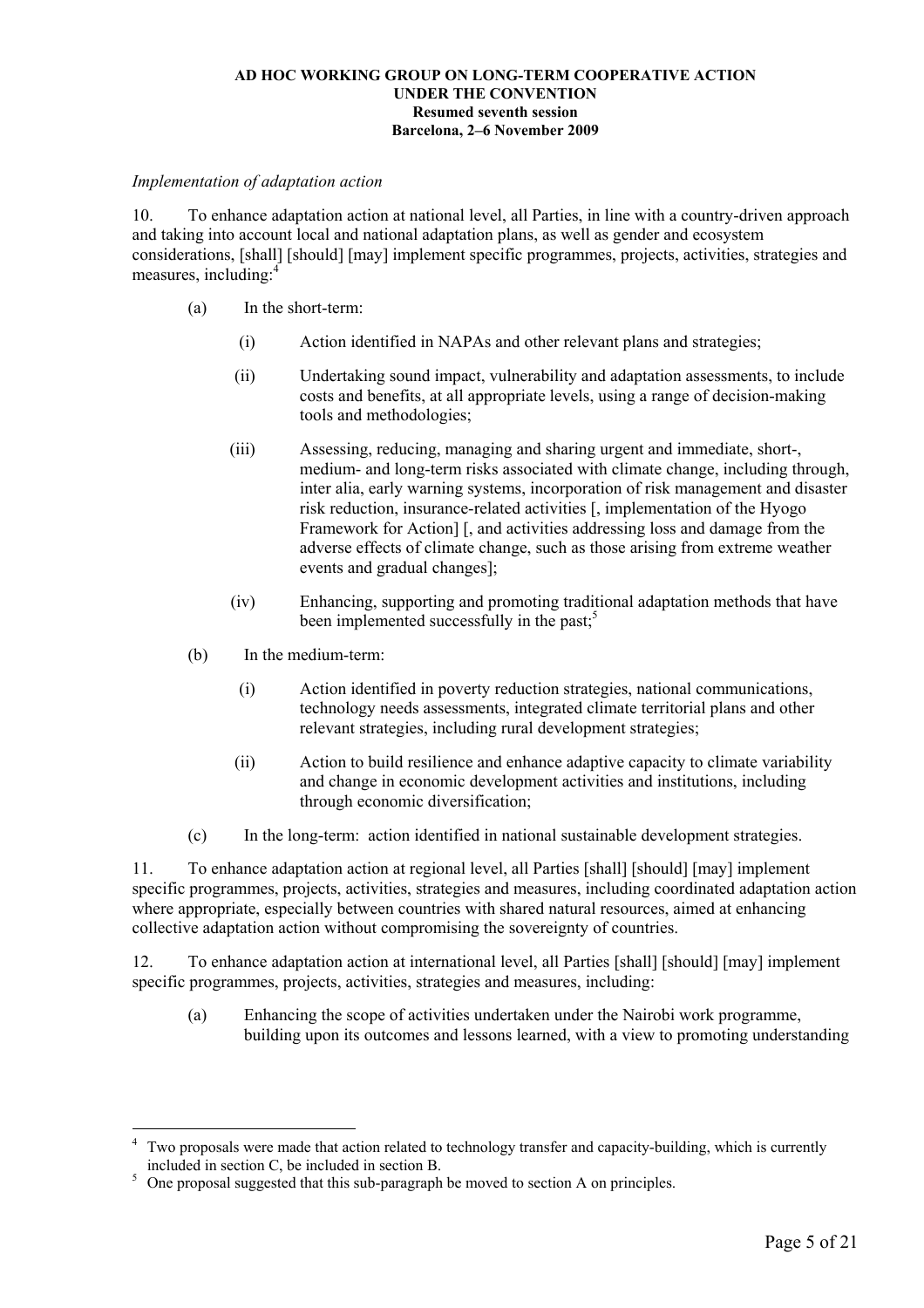of impacts, vulnerability and adaptation to climate change, and developing it into a hub of knowledge and information sharing and capacity-building;6

- (b) Establishing a three-year cooperative work programme to provide a bridge between short-term action and medium- and long-term action, with a view to:
	- (i) Catalysing rapid learning about adaptation good practice by supporting enhanced implementation of projects, programmes and policies in vulnerable regions, sectors, communities and ecosystems within all developing countries;
	- (ii) Supporting the implementation of NAPAs and their preparation where appropriate;
	- (iii) Strengthening observation systems, creating databases for climate data, and undertaking downscaling and targeted capacity-building for long-term planning;
	- (iv) Encouraging projects related to microinsurance and global risk pooling;
- (c) Activities related to national, regional and international migration and displacement or planned relocation of persons affected by climate change, while acknowledging the need to identify modalities of inter-state cooperation to respond to the needs of affected populations who either cross an international frontier as a result of, or find themselves abroad and are unable to return owing to, the effects of climate change;
- (d) [Action identified in decisions 5/CP.7 and 1/CP.10].
- (e) [Action to minimize adverse social, environmental and economic impacts on developing countries identified in Article 4.8 and 4.9 of the Convention; $]^{7}$

## **C. Means of implementation**

## *Activities to be supported by means of implementation*

13. The provision of means of implementation for developing countries, primarily financial resources, technology transfer, and capacity-building, is a commitment under the Convention in accordance with its relevant articles that must be urgently fulfilled by developed country Parties. In accordance with the relevant Convention Articles and COP decisions, developing country Parties,<sup>8</sup> especially those that are particularly vulnerable [Parties with economies in transition] [and other Annex I country Parties with special circumstances] [shall] [should] be provided with financial resources from the Convention Adaptation Fund and with technology and capacity-building to support:

- (a) Planning for and implementation of urgent and immediate, short-, medium- and longterm adaptation action at national, regional and international level, including priorities identified in NAPAs and national adaptation plans as well as activities related to knowledge and data sharing; research and systematic observation; disaster risk reduction and to promoting enabling environments as elaborated in section B above;
- (b) The International Mechanism to Address Loss and Damage Risks as elaborated in section D below;

<sup>&</sup>lt;sup>6</sup> One proposal suggested that this paragraph be considered by the contact group on enhanced action on capacitybuilding. 7

One proposal suggested that this paragraph be moved to section A.

<sup>&</sup>lt;sup>8</sup> [Those Parties eligible to borrow from the World Bank (IBRD and/or IDA) or eligible recipients of UNDP technical assistance through its country indicative planning figure (IPF).]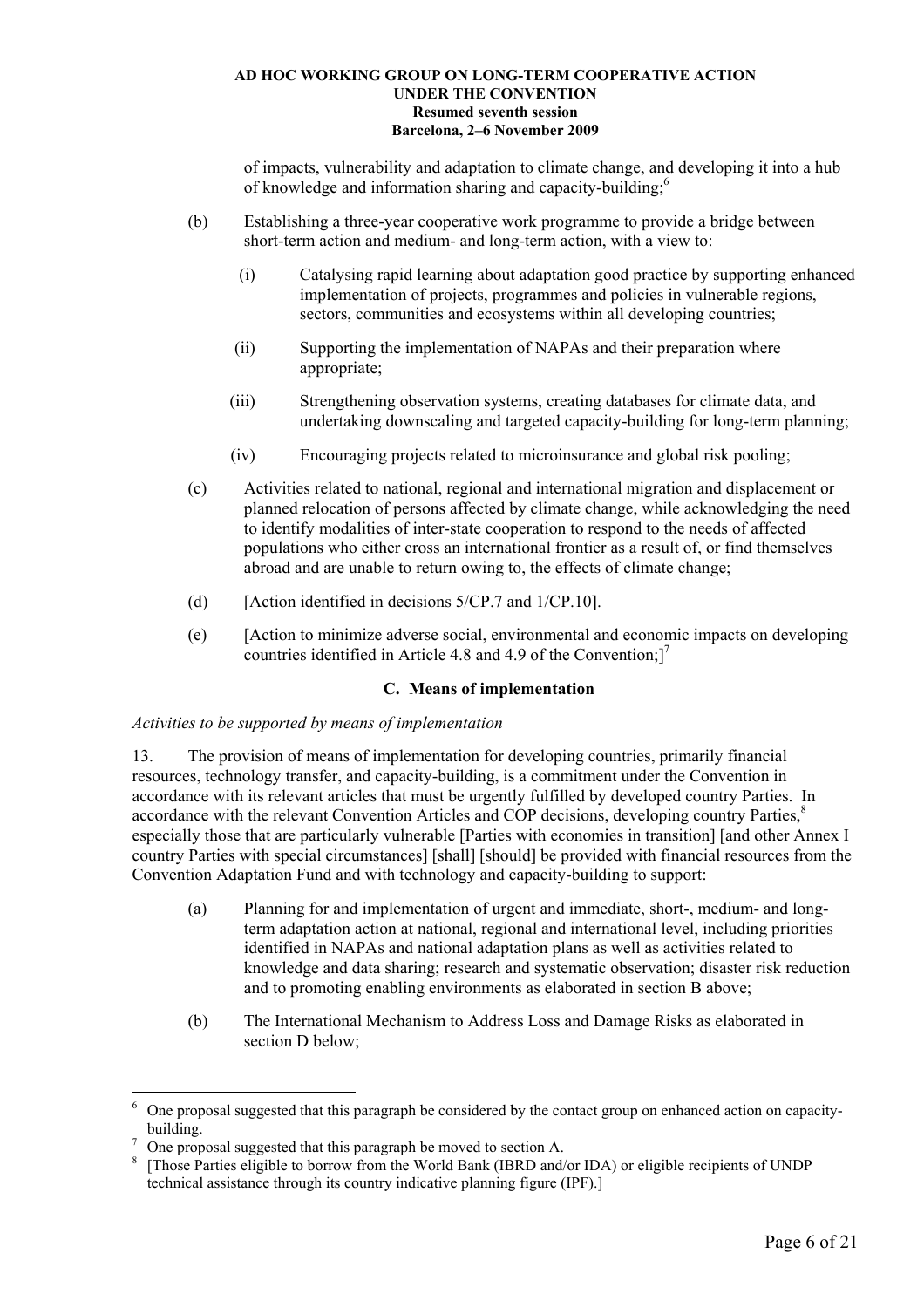- (c) Institutional arrangements at national, regional and international level and under the Convention as elaborated in section E below;
- (d) [Assessing delivery of means of implementation for adaptation] [Monitoring and review of adaptation action and support] as elaborated in section F below.

# *Finance9*

- 14. The provision of financial support [shall] [should] be guided by the following:<sup>10</sup>
	- (a) Financial support [shall] [must] be substantially scaled-up, new, adequate, predictable, sustainable, stable, timely, sufficient, commensurate, country and demand driven and additional to, and separate from, resources provided by developed country Parties to meet their official development assistance (ODA) targets;
	- (b) Access to financial support [shall] [must] be simplified and expeditious, allowing for direct access by developing country Parties, and not be dependent on the completion of national adaptation plans;
	- (c) Financial support [shall] [should] be provided to all developing country Parties, especially those that are particularly vulnerable: $<sup>11</sup>$ </sup>
		- (i) Based on mandatory contributions from developed country Parties and other developed Parties included in Annex I to the Convention [as payment of their adaptation debt];
		- (ii) As grants [and concessional loans] based on entitlements to receive regular, continuous instalments;
		- (iii) [Through a programmatic approach and for project-based, stand-alone adaptation action going beyond the integration of adaptation into sustainable development plans;]
		- (iv) To [meet] [assist in meeting] the agreed full costs [and agreed full incremental costs] of adaptation action incurred by such Parties, without requiring cofinancing;
	- (d) Financial support should be provided through the enhanced financial architecture and be under the authority and guidance of, and fully accountable to, the COP;
	- (e) [In accordance with commitments of Parties and guidance provided by the COP, complementarity and coherence between adaptation funding provided under the Convention and bilateral and multilateral adaptation funding provided outside the Convention [shall] [should] be ensured;]

<sup>9</sup> Former paragraphs 22, on the scale of funding for adaptation, and 23, on the sources of funding for adaptation, have been transferred to the contact group on enhanced action on the provision of financial resources and investment in line with the understanding reached in Bangkok. Textual changes proposed by Parties regarding those two paragraphs are highlighted in the appendix to this paper and those amended paragraphs can also be

found in non-paper No. 34, annex 12.  $10^{10}$  Several proposals were made for this paragraph or aspects of it to be considered as part of the discussions on

finance.<br><sup>11</sup> Several proposals were made to add specific country groups.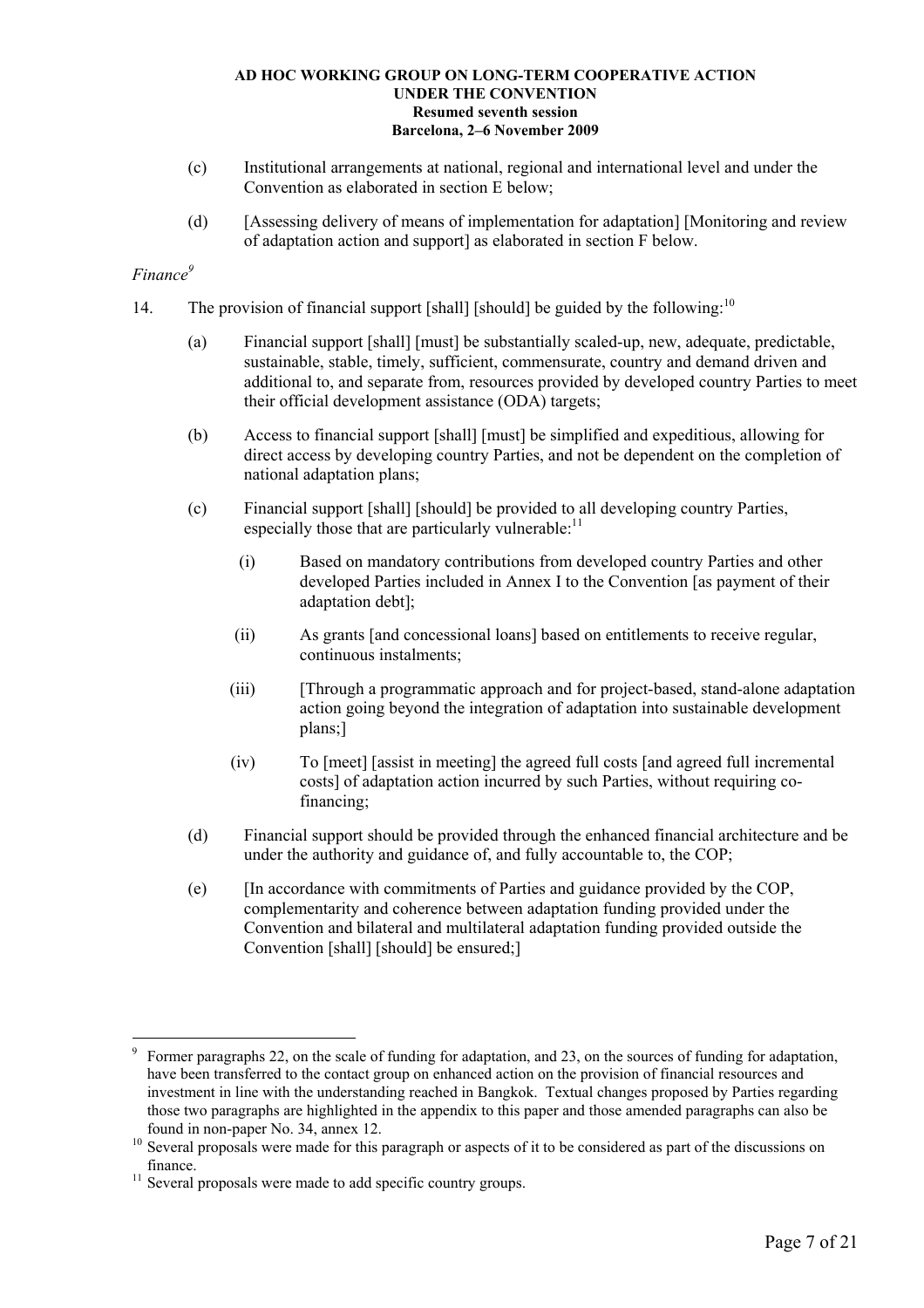- (f) Of the adaptation funding available:
	- (i) [Seventy] [xx] per cent should be earmarked for LDCs, SIDS and countries in Africa affected by drought, desertification and floods;
	- (ii) [Thirty] [xx] per cent should be earmarked for disaster reduction and preparedness.

## *Technology12*

15. In furthering the objective of the adaptation [framework] [programme] and the implementation of adaptation action, developed country Parties, in partnership with developing country Parties, [shall] [should] support, inter alia, research and development, deployment, diffusion and transfer of and access to appropriate technologies for adaptation, especially in particularly vulnerable developing countries, including related knowledge, expertise, capacity-building and strengthening of enabling environments to ensure the successful adoption of such technologies.

## *Capacity-building*

 $\overline{a}$ 

16. In furthering the objective of the adaptation [framework] [programme] and the implementation of adaptation action, developed country Parties, in partnership with developing country Parties, [shall] [should] support capacity-building, inter alia, for:

- (a) Operational planning of adaptation, including capacity for detailed project design, costing of adaptation action, increasing adaptive capacity and implementation of adaptation actions;
- (b) Systematic observation, data collection and archiving, analysis, modelling and dissemination, including the use of climatic information and model outputs in national and sectoral planning;
- (c) Improved disaster risk reduction and emergency response capabilities, including early warning systems and governance structures that encourage efficient use and coordination of local, national, regional and international resources;
- (d) Analysing institutional vulnerabilities in developing countries in order to build and strengthen national institutional capacities in specialized areas, such as modelling, adaptation planning and implementation;
- (e) Education, training and public awareness, in line with Article 6 of the Convention.

### **D. [Risk management and risk reduction strategies, including risk sharing and transfer mechanisms such as insurance: International Mechanism to Address Loss and Damage Risks**<sup>13</sup>

17. An international mechanism to address the unavoidable loss and damage from the adverse effects of climate change [and the impact of the implementation of response measures] is hereby established.

18. The purpose of the international mechanism shall be: to support developing country Parties, especially those that are particularly vulnerable, in building resilience by addressing the risks associated with climate-related extreme weather events; and to provide compensation and rehabilitation for loss and

<sup>&</sup>lt;sup>12</sup> Several proposals were made that discussions on technology and capacity-building be moved into the respective group discussions.<br><sup>13</sup> Several proposals were made that paragraphs in this section be moved to section B, C or E.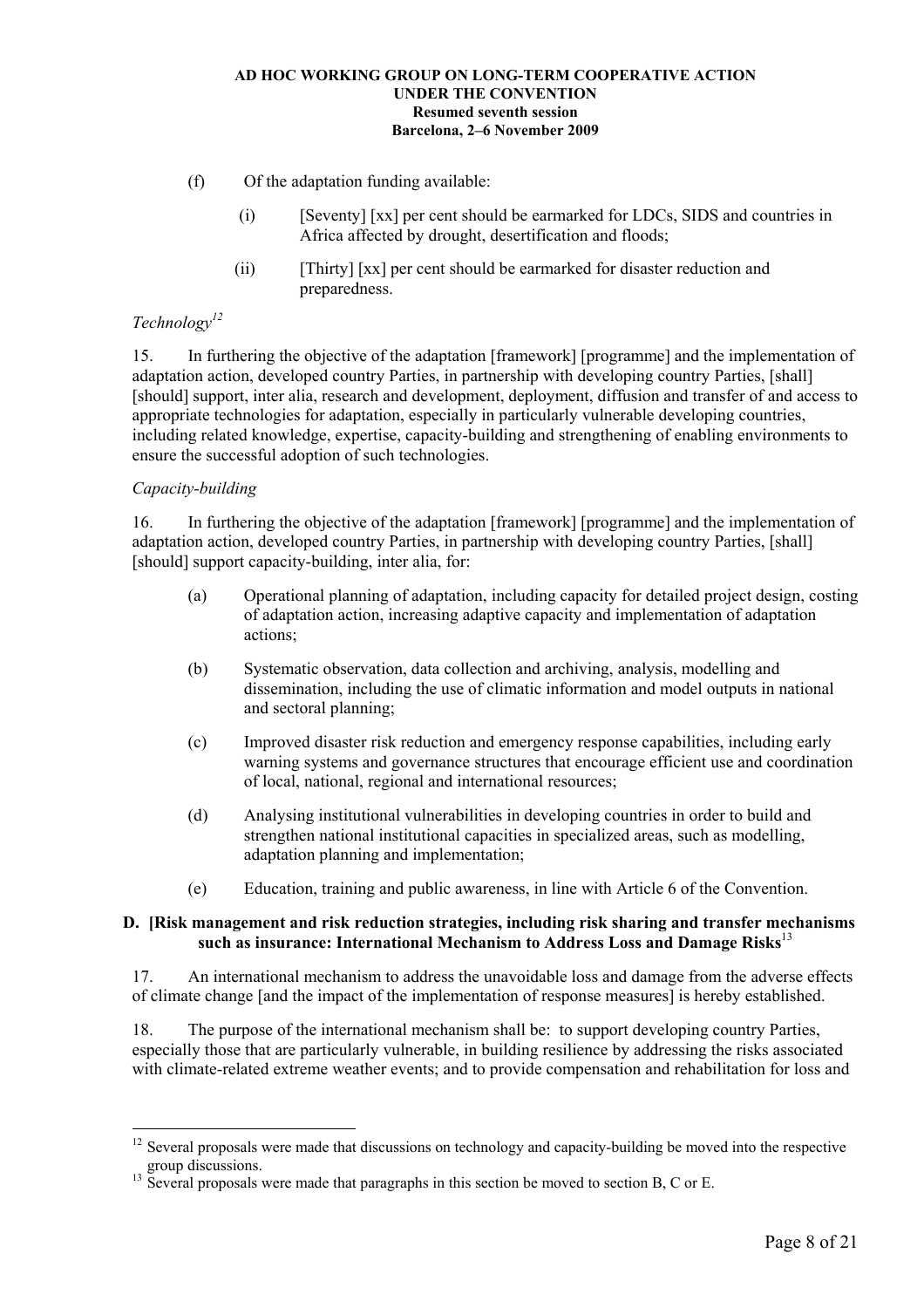damage resulting from climate-related slow-onset events, including sea level rise, increasing temperatures and ocean acidification.

19. The international mechanism shall consist of the following components:

- (a) An International Insurance Facility to address risks associated with climate-related extreme weather events incorporating measures to reduce, manage and prevent risk;
- (b) A Compensation and Rehabilitation component for climate-related slow onset events.

20. The international mechanism shall be funded through the financial mechanism of the Convention.

21. The international mechanism shall be subject to the authority and guidance of the COP and be supervised by an executive board as established in section E below.

22. The COP shall elaborate modalities and procedures for the international mechanism, consistent with the principles and objectives of the Convention.

23. Participation under the international mechanism, including in the components mentioned above, may involve private and/or public entities, and shall be subject to whatever guidance may be provided by the executive board of the mechanism.

24. As provided by Article 7.2(a) of the Convention, the COP shall periodically review the operation of the international mechanism. Such reviews shall be coordinated with other pertinent reviews under the Convention. The first review should take place no later than 2015 and must be informed by the experiences and observations of Parties, the findings of the Fifth Assessment Report of the IPCC and other relevant scientific information.]

### **E. Institutional arrangements**

### *Institutional arrangements under the Convention*

25. Taking into account the objectives and principles underlying the implementation of the adaptation [framework] [programme], the objectives of institutional arrangements under the Convention shall be:

- (a) To support and promote the implementation of the adaptation [framework] [programme] in all countries, particularly developing country Parties, at the most appropriate level, recognizing the important roles of state and regional governments;
- (b) To guide and coordinate adaptation actions at the international and regional levels in support of country-driven priorities, including cooperative action by all Parties and by relevant international, regional and national organizations and institutions;
- (c) To ensure the provision of financial resources, technology and capacity-building by developed country Parties;
- (d) To continue to work cooperatively with other organizations on the broad range of initiatives required to address adaptation;
- (e) To ensure that a coherent and coordinated effort is made to support developing country Parties in building their resilience to the impacts of climate change and avoiding climate change related disasters.

26. In order to support the implementation of the adaptation [framework] [programme], [existing institutional arrangements and expertise under the Convention [shall][should] be enhanced to the extent possible, and] the new institutional arrangements mentioned below [shall][should] be established under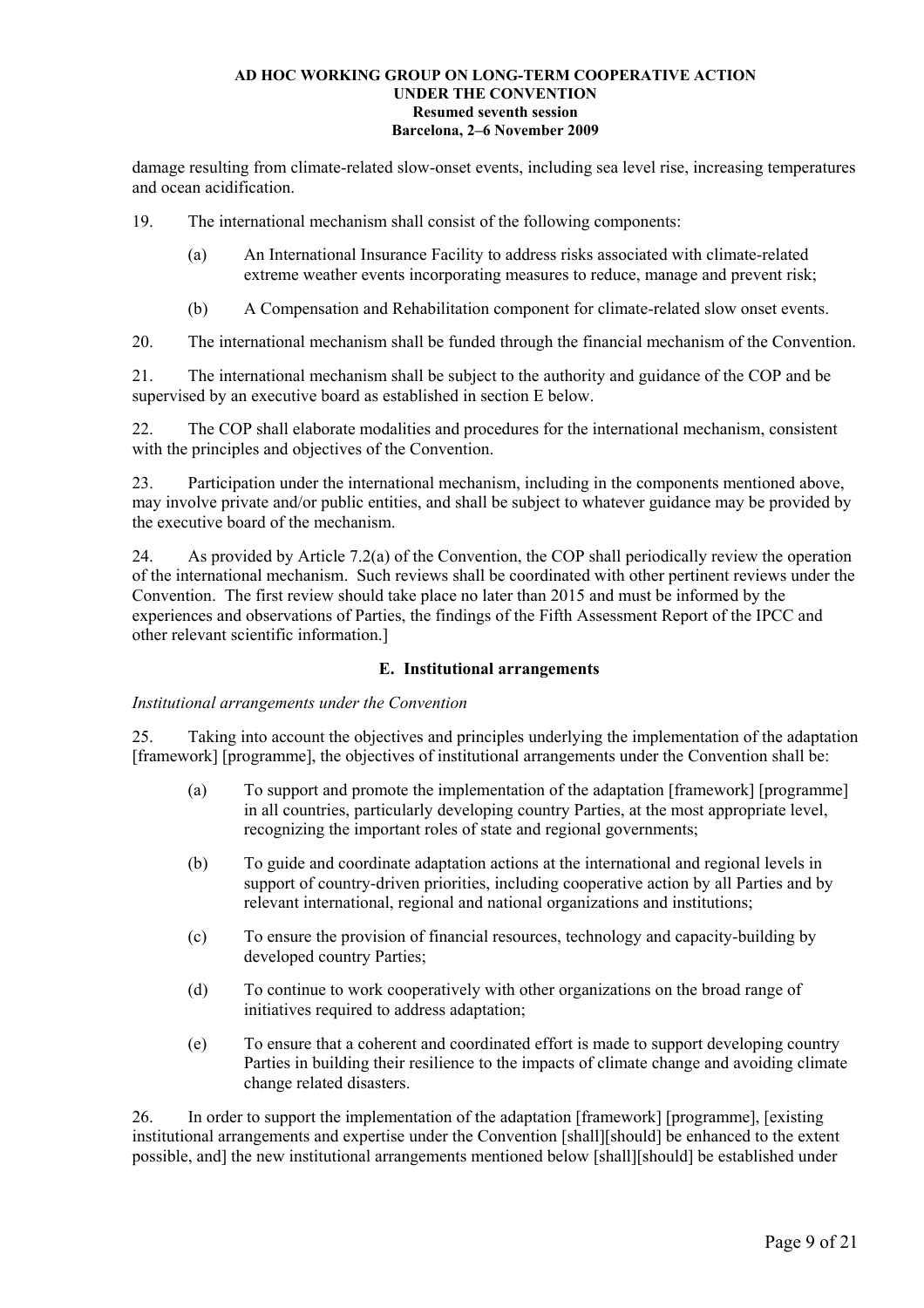the Convention.<sup>14</sup> Any institutional arrangements under the Convention shall operate under the authority and guidance of, and be fully accountable to, the COP, and shall have an equitable and geographically balanced representation of [all] Parties with a majority of non-Annex I Parties<sup>15</sup> within a transparent and efficient system of governance:<sup>16</sup>

### *Option 1*

An adaptation committee to provide guidance, expertise and assistance to developing country Parties in the identification and prioritization of adaptation actions and in matching those actions with financial and technological support provided by developed countries. The committee shall comprise the following:

- (a) [A Facilitative Branch responsible for assessing ongoing work and promoting understanding of the scientific and methodological basis of adaptation. The Branch shall interact with Parties, agencies and international institutions engaged in adaptation; analyse existing work and identify best practices; identify gaps and enhance action to respond to those gaps; and monitor compliance by Parties of their commitments to support adaptation;]
- (b) A Technical Advisory Branch for advising on technical matters arising from the work of the adaptation committee and supporting the International Mechanism referred to in section D above:
- (c) [A Clearing House and Information Dissemination Branch responsible for disseminating information generated by the Facilitative and Technical Advisory branches to users at the national level.]

## *Option 2*

A Subsidiary Body for Adaptation, the function of which is to enhance urgent action on adaptation, focusing on the provision of financial resources and technical support to enable and support adaptation actions in developing countries. The Subsidiary Body shall, inter alia, provide technical advice; enhance technology development and transfer; and plan, organize, coordinate, monitor and evaluate international actions on adaptation to climate change, including on the means of implementation.

# *Option 317*

 $\overline{a}$ 

An expert [group][body] on adaptation under the [Subsidiary Body for Adaptation] [adaptation committee] to:

- (a) Enhance the implementation of adaptation action by monitoring adaptation needs of developing countries, including needs for finance, technology and capacity-building; overseeing the creation of the necessary funds and insurance mechanisms; and ensuring the effectiveness of funds allocated to adaptation;
- (b) Develop guidance for formulating national adaptation strategies, and provide relevant support for particularly vulnerable developing countries.

<sup>&</sup>lt;sup>14</sup> Note that despite being presented as options, the institutional arrangements presented here are not intended to be mutually exclusive. The detailed proposed functions of these arrangements are contained in annex III.<br><sup>15</sup> The composition of the Adaptation Fund Board was highlighted as a model.

 $16$  One proposal referred to a Convention Adaptation Fund, which is being discussed by the contact group on enhanced action on the provision of financial resources and investment.

<sup>&</sup>lt;sup>17</sup> One proposal was made that options 3, 4 and 5 be discussed by the contact group on enhanced action on the provision of financial resources and investment.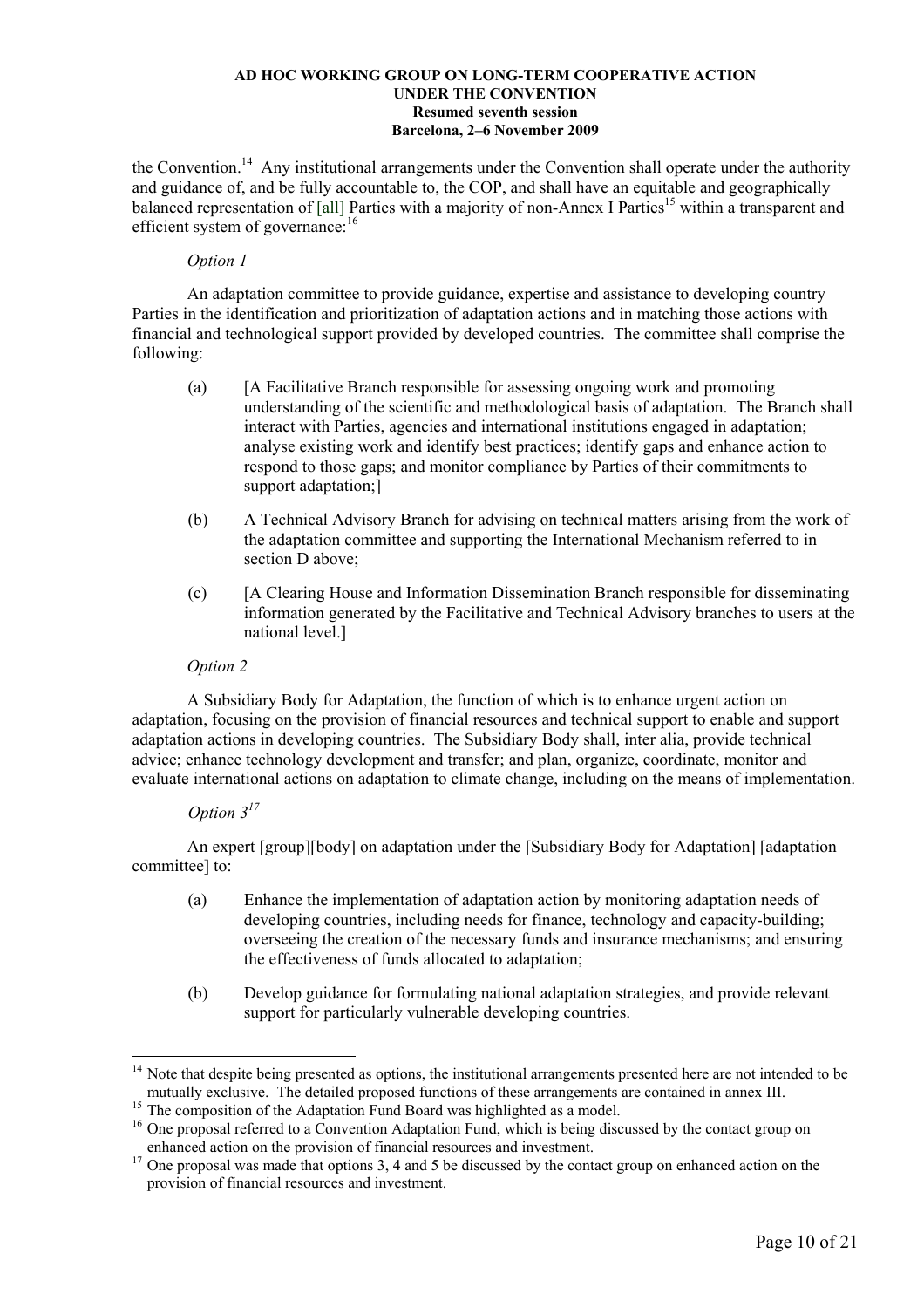#### *Option 4*

An adaptation advisory panel evolving from the Least Developed Countries Expert Group to develop guidance for formulating national adaptation strategies, and provide support for particularly vulnerable developing countries in elaborating these strategies.

### *Option 5*

A [facilitative] mechanism under the Convention to:

### *Option 5.1*

Design and implement a new work programme on adaptation;

#### *Option 5.2*

Enhance and support the implementation of adaptation action by monitoring the level of adaptation of developing countries; assessing capacity-building; overseeing the creation of the necessary funds and insurance mechanisms; and ensuring the effectiveness of funds allocated to adaptation;

### *Option 5.3*

Enable and support the creation of partnerships among Parties or companies and research institutions of developed and developing countries for developing and transferring technologies for adaptation and implementing adaptation activities;

## *Option 6<sup>18</sup>*

A Financial and Technology Mechanism on Adaptation to ensure the implementation of commitments for the provision of financial resources and to address all aspects of cooperation on technology research, development, diffusion, and transfer. An Executive Body on Finance and Technology for Adaptation (EBFTA) shall be established under the mechanism to govern an Adaptation Fund, also to be created under the Convention. The EBFTA shall be supported by four technical panels on:

- (a) Research and development;
- (b) Capacity-building;
- (c) Transfer of technologies for adaptation;
- (d) Observation systems and information management.

### *Option 7*

 $\overline{a}$ 

An Executive Board to supervise the International Mechanism referred to in section D above. The Board shall be supported by a technical advisory group established under the Technical Advisory Branch of the Adaptation Committee. The group shall provide advice and guidance on existing and innovative approaches to risk management, risk transfer and risk sharing, including insurance, and recommend appropriate financial compensation payments to the Board once identified and verified climate risk factor thresholds have been exceeded.

 $18$  One proposal was made to establish an Executive Body on Technology; however, no additional details on its proposed functions or form were provided and it has therefore not been included in this list.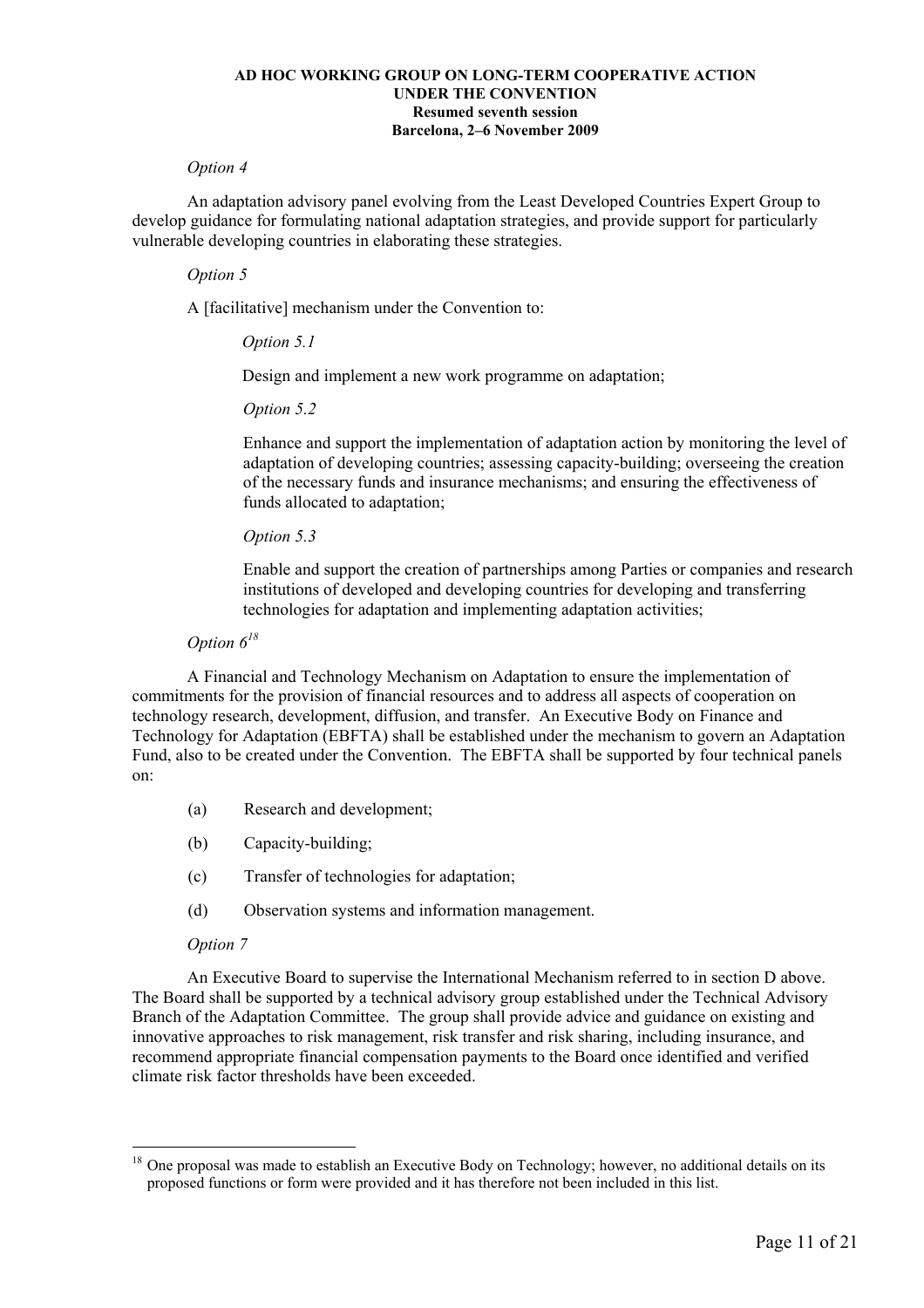#### *Institutional arrangements at national level*

27.

 $\overline{a}$ 

#### *Option 1*

All Parties should promote the efforts of national coordinating mechanisms, entities and focal points through utilizing existing capacities and expertise at national and, where relevant, the regional levels, and through cooperation between developed country Parties and developing countries in efforts to enhance the capacities of such institutions.

### *Option 2*

Parties [should] [may] designate a national focal point for adaptation, with specific arrangements to be decided by each Party, to enable the effective implementation of the adaptation [framework] [programme], in particular the development and implementation of national adaptation plans. Particularly vulnerable developing countries shall be provided with financial and technical assistance to support the work of the national adaptation focal points.

#### *Option 3*

National coordinating [bodies] [entities] [centres and networks] should be established, or enhanced where they already exist, to address all aspects of the means of implementation for adaptation, including gender-balanced participation, and to strengthen the institutional capacity of national focal points and all stakeholders.

#### *Institutional arrangements at regional level*

28. Regional [adaptation] centres, including virtual centres, networks, organizations, initiatives and coordinating [bodies] [entities],<sup>19</sup> should be strengthened to the extent possible and, where necessary, established in developing country regions [under the authority of the Subsidiary Body for Adaptation] to facilitate action on adaptation. Regional centres should be designated by the countries they serve and be guided by and complement national adaptation action and priorities. Parties could use them as a source of guidance, information and expertise. Regional centres should operate with a view to: $^{20}$ 

- (a) Facilitating sharing of knowledge and information between regions and centres at all levels;
- (b) Organizing and delivering information between the Convention process and national focal points;
- (c) Providing technical support, backstopping and capacity-building;
- (d) Enhancing the implementation of adaptation action, particularly at the regional level through cross-border projects and programmes, where appropriate;
- (e) Facilitating development, diffusion and transfer of technologies for adaptation.

<sup>&</sup>lt;sup>19</sup> The proposed functions for the various proposed concepts do not differ hence they are not separated. <sup>20</sup> More detailed proposed functions of regional centres are contained in annex V.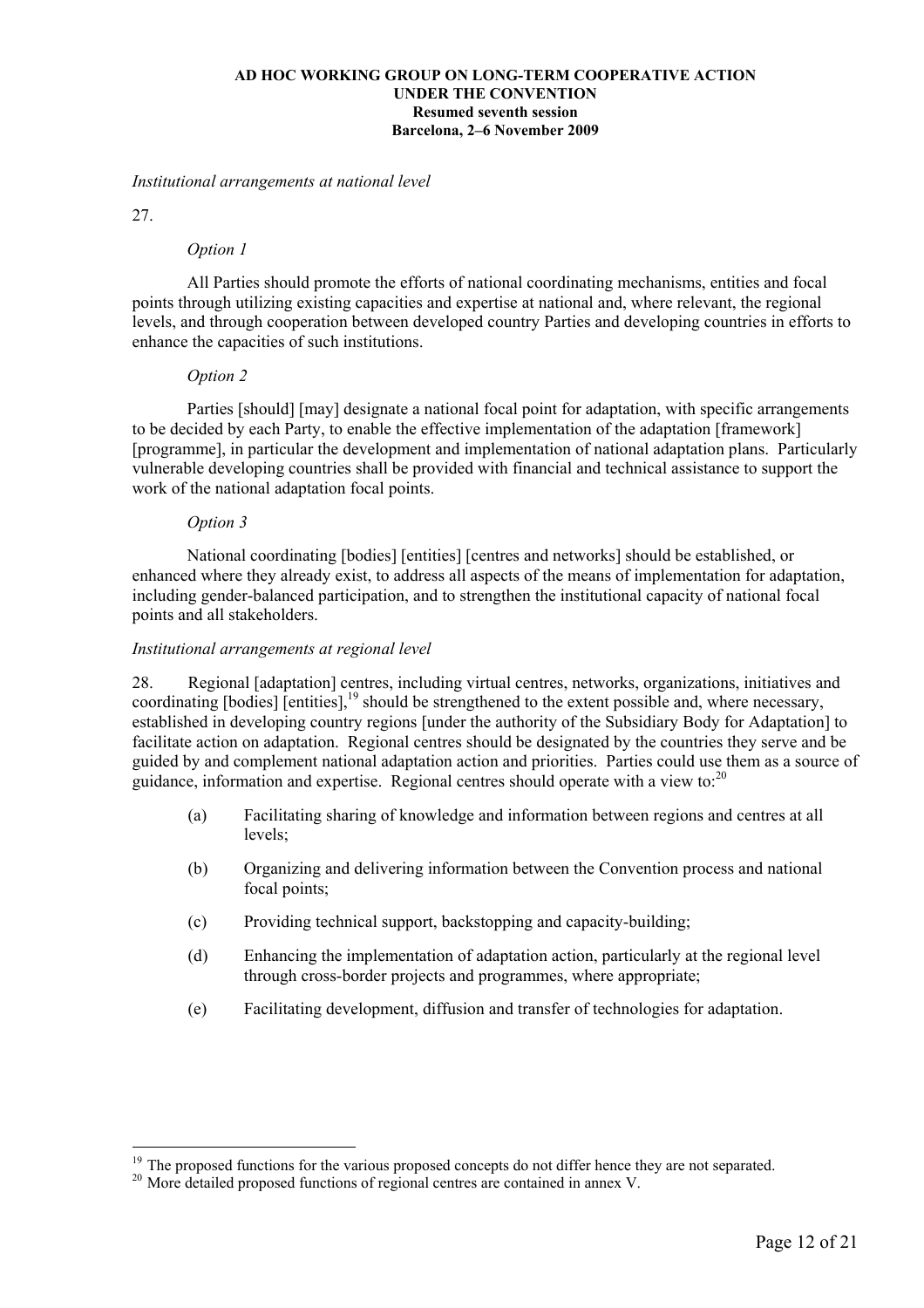#### *Institutional arrangements at international level*

29. [An international adaptation centre should be established to share site-specific adaptation experiences and lessons learned, and to coordinate, facilitate and assess national and regional adaptation programmes and actions under the guidance of the COP.]

### **F. [Assessing delivery of means of implementation for adaptation] [Monitoring and review of adaptation action and support]**

30. In order to ensure transparency, mutual accountability and robust governance, and to facilitate sharing of experiences and information on support delivered [and action implemented], all Parties, with additional financial and technical support provided to developing country Parties, should monitor, review and report on:

- (a) [Adaptation action at national, regional and international level;]
- (b) Adaptation action supported by means of implementation provided under the adaptation [framework] [programme];
- (c) Support provided and received;
- (d) Progress, experiences and lessons learned from measures taken to adapt to climate change [and to the impact of the implementation of response measures].

31. To the extent possible, Parties should use existing national and other relevant monitoring and evaluation systems as well as reporting mechanisms under the Convention such as national communications.

32. [The COP] [A [mechanism][system] for monitoring, reporting [verification] [review]] [A compliance mechanism] [The Adaptation Committee] [shall] [should]:

- (a) Monitor, review and assess, on an annual basis and in a consistent, measurable, reportable and verifiable manner, the delivery of means of implementation, including finance, technology and capacity-building by developed country Parties, including the details of measures taken in accordance with Article 4, paragraphs 3, 4 and 5, of the Convention, in order to ensure compliance of developed country Parties with their commitments under the Convention;
- (b) Maintain a global overview of adaptation actions, including of those that have transboundary implications, and of progress, best practices and trends relating to adaptation support including funding needs, available resources and identified insufficiencies and discrepancies between support pledged and received, based on information provided by Parties in their national communications and national adaptation plans, and by reports from other relevant organizations, as appropriate, with a view to recommending what further action may be needed.]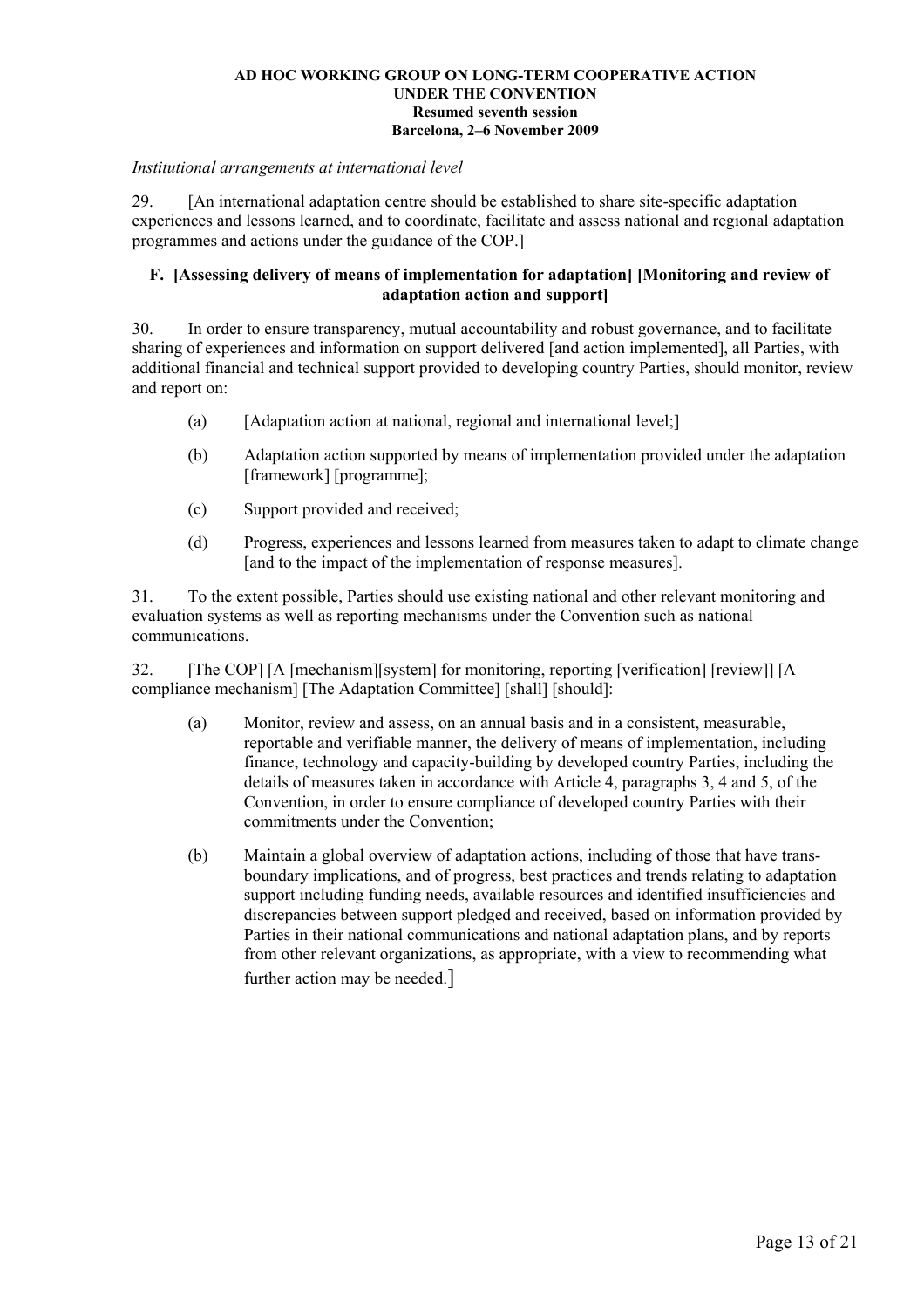### **Annex I**

#### **Activities to plan and prepare for the implementation of adaptation action (paragraph 8)**

- (a) Promote the integration of adaptation concerns into national, subnational, and sectoral sustainable development; public policies, tools and strategies; programmes and priorities; planning processes and poverty reduction plans, at the local, national, regional and international levels and across sectors, developing national adaptation plans as appropriate, and reviewing and reporting on these activities;
- (b) Integrate sustainable development into economic diversification strategies;
- (c) Provide incentives to adaptation through, inter alia, regulatory policies, legislative changes, removal of barriers, well-functioning markets that provide a foundation for increased flows of investment, involving women as active participants, and other supportive approaches;
- (d) Minimize incentives that encourage maladaptation and unsustainable land uses, and reduce negative economic incentives (e.g. tax breaks) for vulnerable activities;
- (e) Creating legal and regulatory conditions that facilitate adaptation, including disaster resilience (for example, building codes, land-use planning, risk-sharing tools, and strengthening policy coherence among sectors);
- (f) Support the supply and availability of climate information (including through research and systematic observation), tools, methods and models, particularly in the most vulnerable countries;
- (g) [Engage in] [Enhance] education and training programmes, research and public awareness-raising, including public and stakeholders education and continued outreach;
- (h) Share knowledge, information, data and experience among public and private stakeholders, including through appropriate arenas and fora, and utilizing the services of relevant institutions at local, national, regional and international levels, consistent with international agreements;
- (i) Enhance or develop the needed information and knowledge base (both biophysical and socio-economic), including improving scientific research, data systems and data collection, to support adaptation and catalyze adaptation investments. This includes enhancing observations and data, and making that data available, to inform assessment and planning for adaptation and provide inputs for approaches such as parameterized insurance;
- (j) Integrate knowledge, experiences and lessons learned from existing activities, including those carried out at the community level as well as activities from ongoing initiatives such as the Nairobi Work Programme, into adaptation planning;
- (k) Improve knowledge of the socio-economic aspects of climate change and promote the integration of socio-economic information into impact and vulnerability assessments;
- (l) Exchange experiences and opportunities relating to the development and dissemination of measures, methodologies and tools aimed at increasing economic resilience;
- (m) Exchange experiences and lessons learned in economic diversification, including ways to develop institutional capacity, and improve understanding of how economic diversification can be integrated into sustainable development plans, especially those that promote sustainable economic growth and eradication of poverty;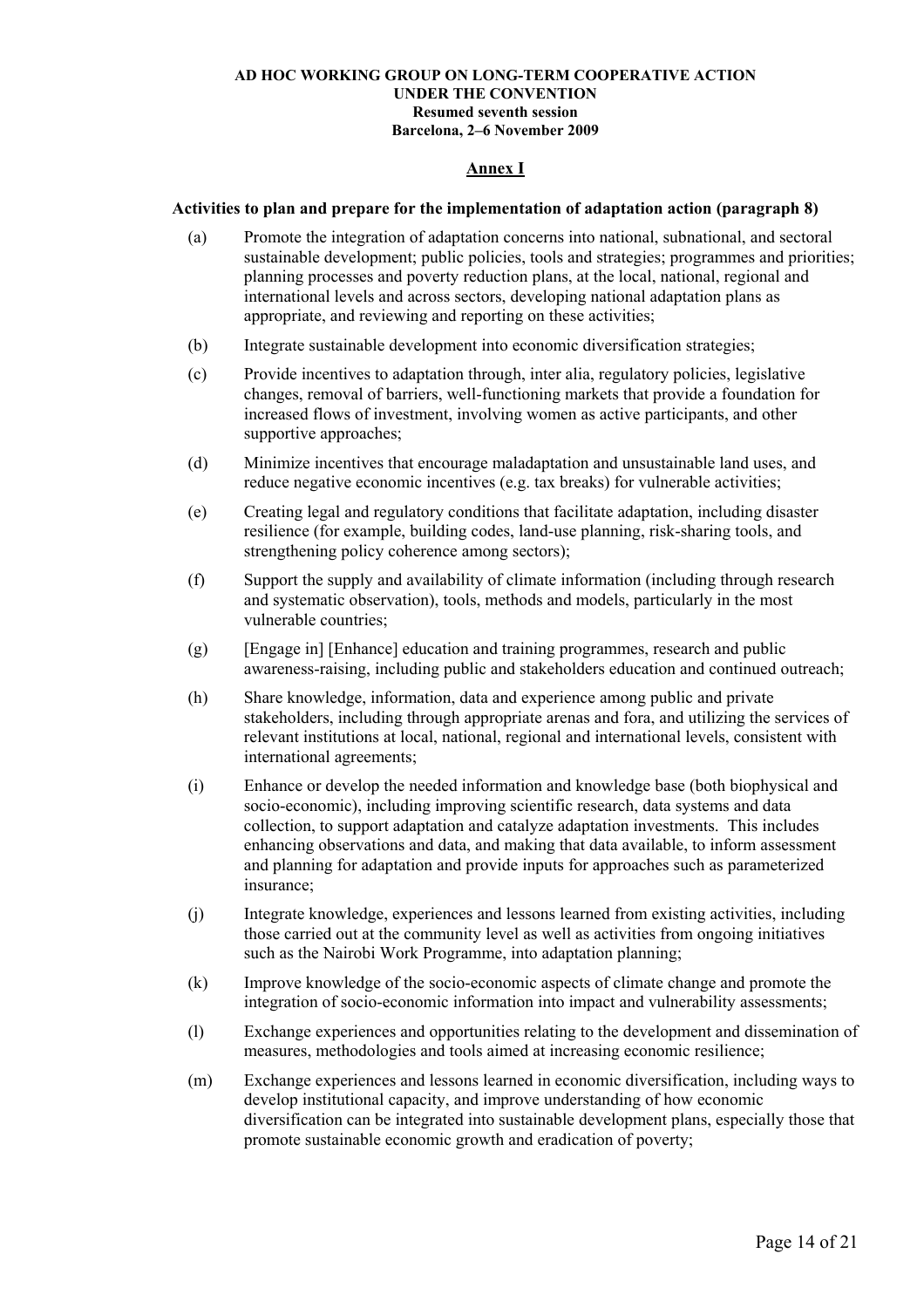- (n) Elaborate best practices that can guide immediate actions with an eye to building longterm resilience to extreme events and disasters, including through implementation of the Hyogo Framework for Action;
- (o) Educating stakeholders at all levels about adaptation options and the benefits of reducing vulnerability to climate-related risks;
- (p) Using meteorological, earth-observation and socio-economic information, and local and indigenous knowledge to best coordinate disaster planning and response;
- (q) Establishing systems of accountability such as institutional checks and balances and open administrative systems. Establishing the rule of law through means and processes for enforcement;
- $(r)$  Improving the environment for doing business particularly for small and medium enterprises  $-$  by combating corruption and reducing bureaucratic barriers (i.e. red tape) to private-sector business activity;
- (s) Improving availability and application of climate and environmental information, including but not limited to remote sensing, and decision-making tools;
- (t) Clarifying and securing land tenure and planning  $-$  i.e. allocation, ownership and control over lands and resources;
- (u) Strengthening environmental and natural resources management and enforcement.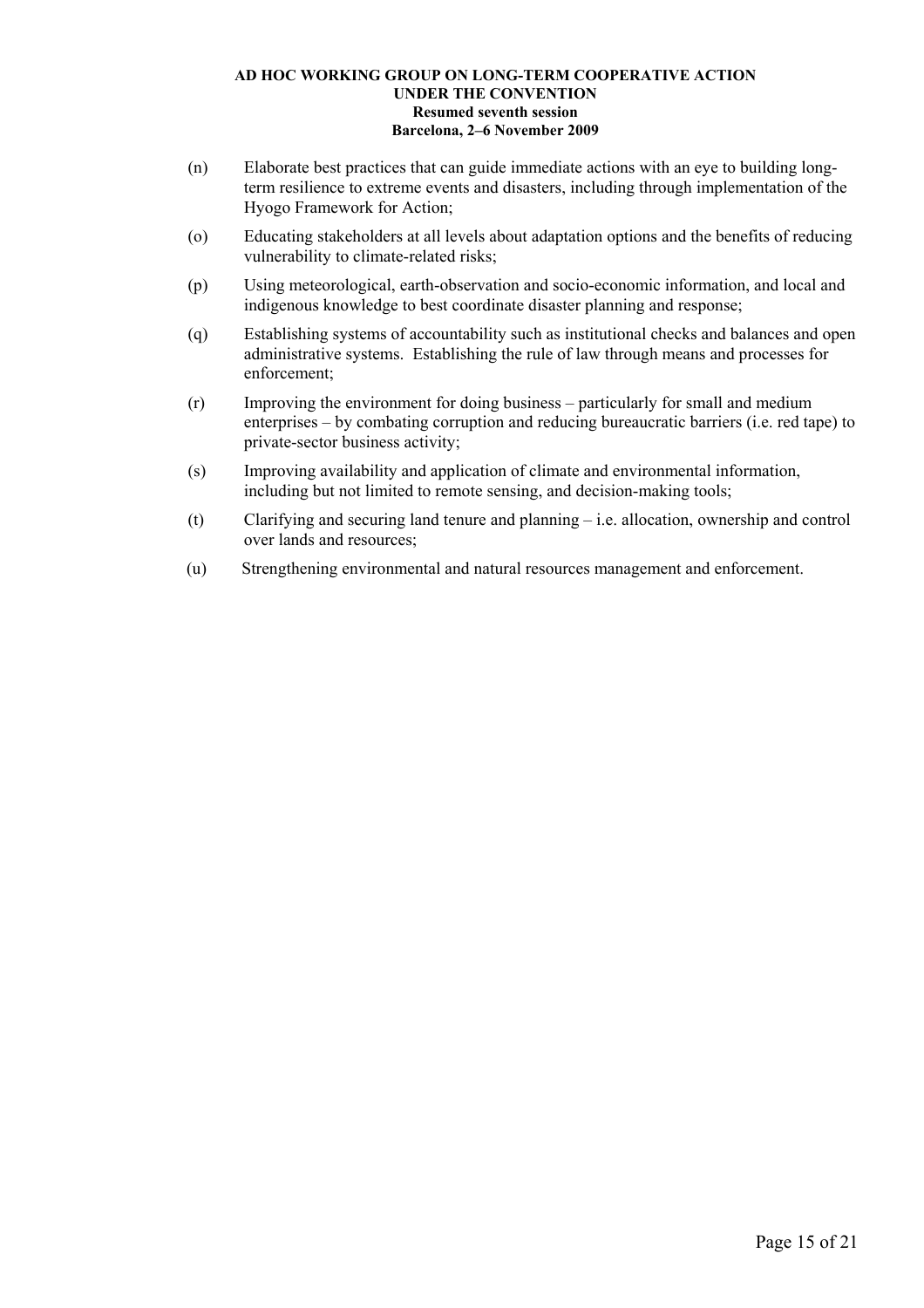### **Annex II**

### **Objectives and modalities of national adaptation plans, programmes and activities (paragraph 9)**

- (a) [Catalyse] [Support] actions in and across different sectors, promoting efficient and effective use of the financial resources for adaptation provided by developed country Parties under the Convention;
- (b) Indicate areas of immediate action and support in terms of means of implementation;
- (c) Develop plans in a flexible fashion such that they can be updated on the basis of new information and learning;
- (d) Inform domestic action and the [provision] [allocation] of increased international financial support, possibly forming a component of a countryís sustainable development plan and low-emission development strategies;
- (e) Be used to report on the effectiveness of adaptation actions in meeting stated objectives;
- (f) [Include] [Enable] regional assessments of vulnerability and impacts of adaptation actions and measures undertaken between countries and in the context of shared and transboundary resources;
- (g) Take into account land degradation;
- (h) Be consistent with, or incorporate elements of, national risk management plans and disaster risk reduction;
- (i) Systematically integrate risk reduction measures in national, subnational and sectoral development planning and programming;
- (j) Include [at least] [inter alia]:
	- (i) Vulnerability assessments;
	- (ii) Prioritization of actions;
	- (iii) Financial needs assessments;
	- (iv) Capacity-building and response strategies;
	- (v) Means for integrating adaptation actions into [thematic areas] [sectoral] and national planning;
	- (vi) Identification of specific projects and programmes;
	- (vii) Identification of means to incentivize the implementation of adaptation actions;
	- (viii) Ways to enable climate-resilient development and reduce vulnerability;
		- (ix) Disaster risk reduction, management strategies, preparedness and extreme weather forecast contingency plans;
		- (x) Means to diversify the economy as an adaptation strategy;
	- (xi) Strengthened risk observation, risk analysis and risk information dissemination;
	- (xii) Early warning systems;
	- (xiii) Emergency response and recovery;
	- (xiv) Risk transfer mechanisms, including insurance.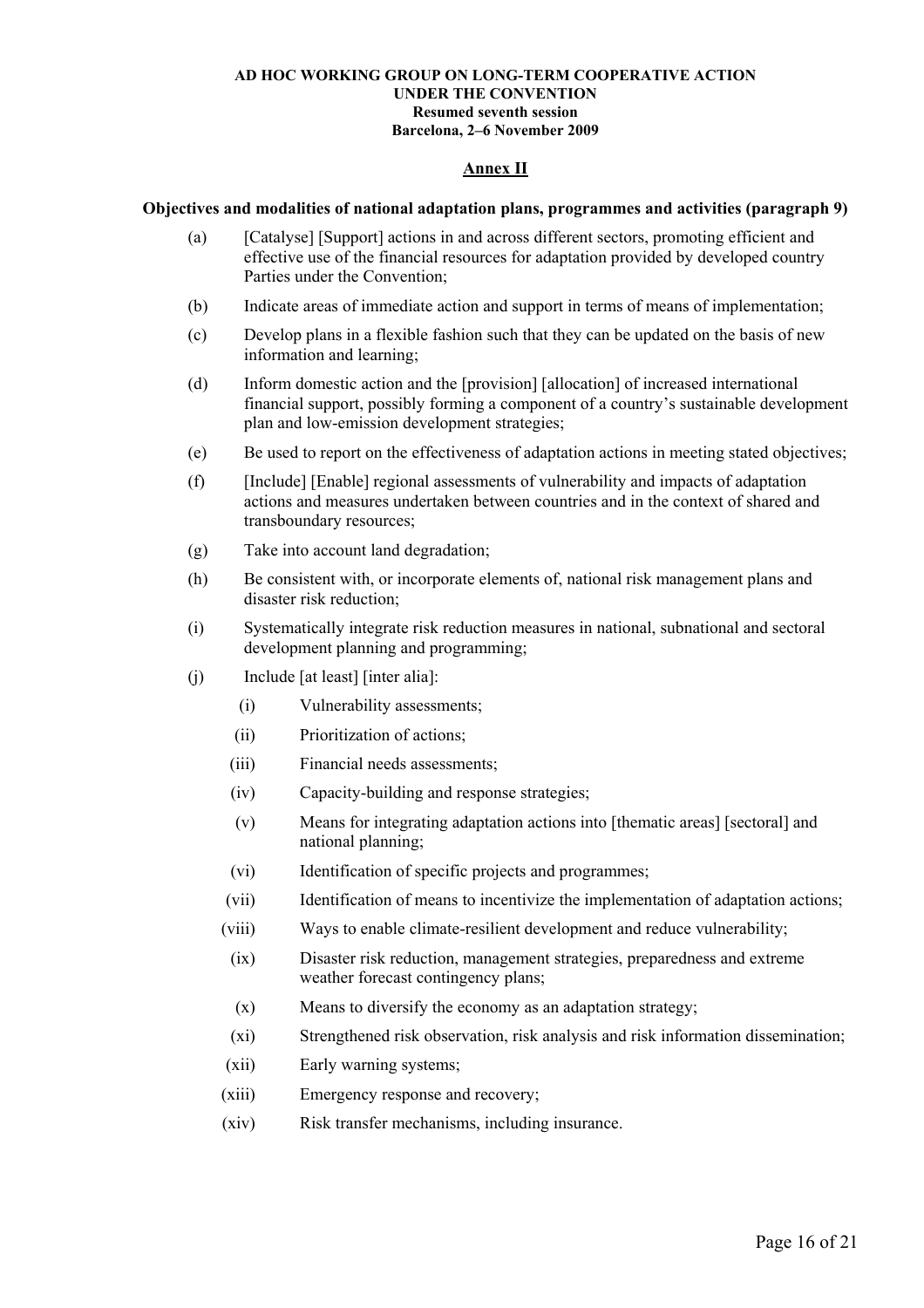### **Annex III**

### Possible tasks of institutional arrangements (paragraph 26)<sup>1</sup>

- (a) Developing broad guidance for developing national adaptation strategies, and providing support for particularly vulnerable countries, and those least able to adapt, in developing these strategies;
- (b) Strengthening, consolidating and enhancing the sharing of information, knowledge, experience and good practices, at local, national, regional and international levels, consistent with relevant international agreements, through creating [arenas][platforms] and by creating forums where different public and private stakeholders can discuss concrete challenges, recognizing the role of national focal points;
- (c) Disseminating information through regional centres;
- (d) Assisting particularly vulnerable developing countries, to, inter alia, develop guidelines for undertaking vulnerability and adaptation assessments, the preparation of national adaptation plans, and integrating adaptation actions into sectoral and national planning; and identifying sources of funding and technical assistance to support specific adaptation actions;
- (e) Encouraging [international organizations and institutions to support (through their programmes on, inter alia, financial cooperation, capacity-building and institutionstrengthening mechanisms)] the integration of adaptation into local, national and regional development plans, including funding for adaptation activities, strategies, programmes, and priorities;
- (f) Providing advice and technical support to Parties;
- (g) Designing and implementing a new work programme on adaptation;
- (h) Enhancing scientific monitoring activities to develop ways and means to adapt to the effects of climate change on the ocean;
- (i) Enabling and supporting the creation of partnerships among companies and research institutions of developed and developing countries, and the Parties, for adaptation technologies and the implementation of adaptation activities;
- (j) Achieving accessibility, affordability, appropriateness and adaptability of the technologies required by developing countries for enhanced action on mitigation and adaptation;
- (k) Developing non-exclusive and additional mechanisms for the transfer of adaptation technologies;
- (l) Achieving adequacy and predictability of funds for technology transfer;
- (m) Achieving removal of barriers for technology development and transfer;
- (n) Supporting the development and enhancement of endogenous capacities and technologies of developing country Parties;
- (o) Overseeing [the level of adaptation][adaptation needs] of developing countries, assessing capacity-building needs including finance, technology and capacity-building;

<sup>1</sup> This list incorporates tasks associated with different proposed institutional arrangements.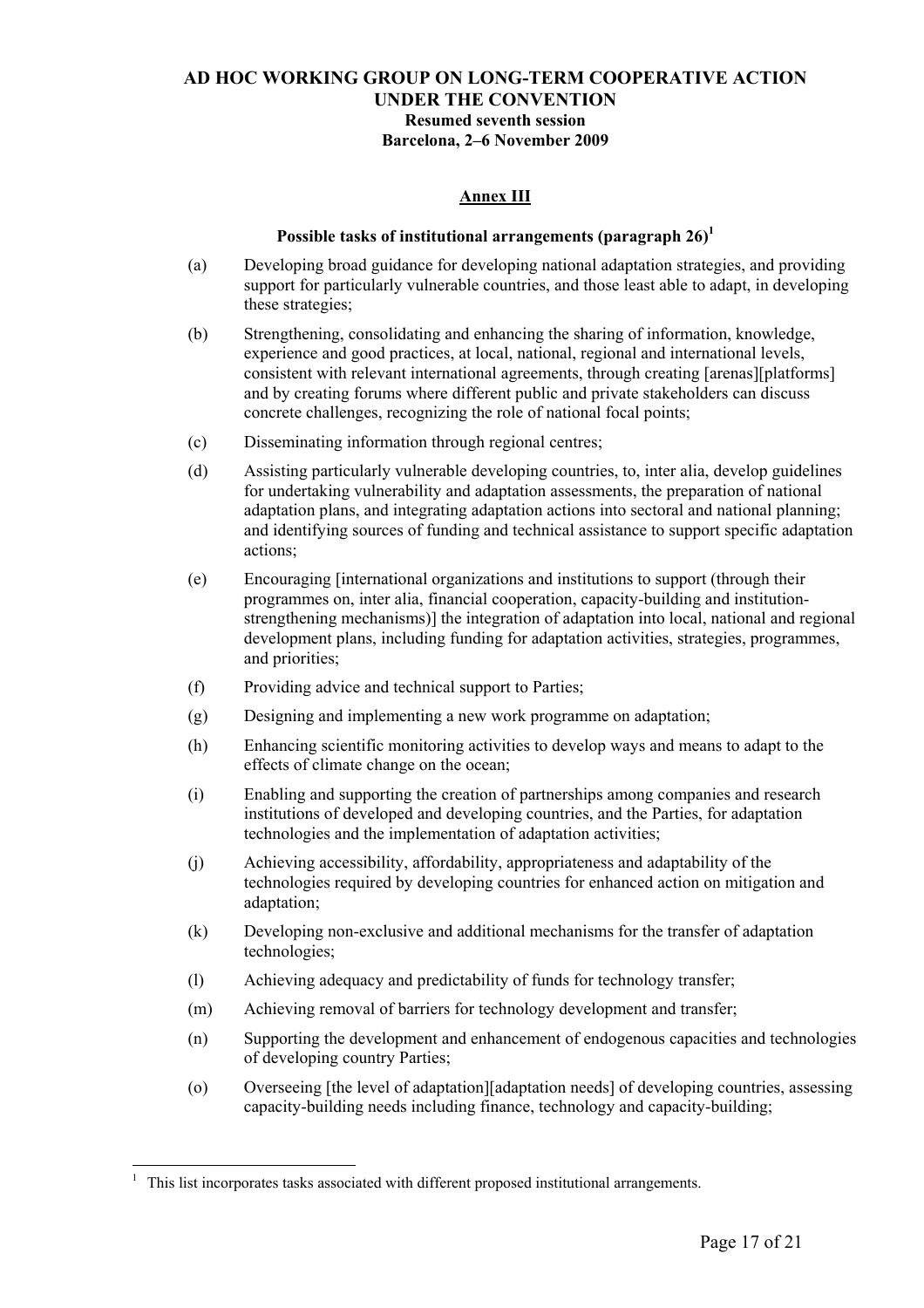- (p) Enabling direct access to funding by the recipients, and ensuring the provision of new and additional, adequate and predictable financing resources for technology transfer;
- (q) Receiving and evaluating financial support applications from developing countries for implementation of adaptation projects, programmes and actions;
- (r) Planning, organizing, coordinating, monitoring and evaluating international actions on adaptation to climate change, including on the means of implementation;
- (s) Monitoring compliance with commitments and pledges made by developed country Parties, and other Parties who voluntarily elect to do so, to provide financial support to particularly vulnerable developing countries;
- (t) Overseeing the creation of the necessary funds and insurance mechanisms, and the effectiveness of funds allocated to adaptation, including to enable and support the creating of partnerships among companies and research institutions of developed and developing countries for adaptation technologies and the implementation of adaptation activities;
- (u) Achieving provision of full costs and full incremental costs, as per Article 4.3 of the Convention;
- (v) Ensuring the full, effective, and sustained implementation of the Convention, related to the implementation of commitments for the provision of financial resources. This is mandated under Articles 4.1, 4.3, 4.4, 4.5, 4.8 and 4.9 of the Convention in accordance with Article 11 defining the financial mechanism under the Convention.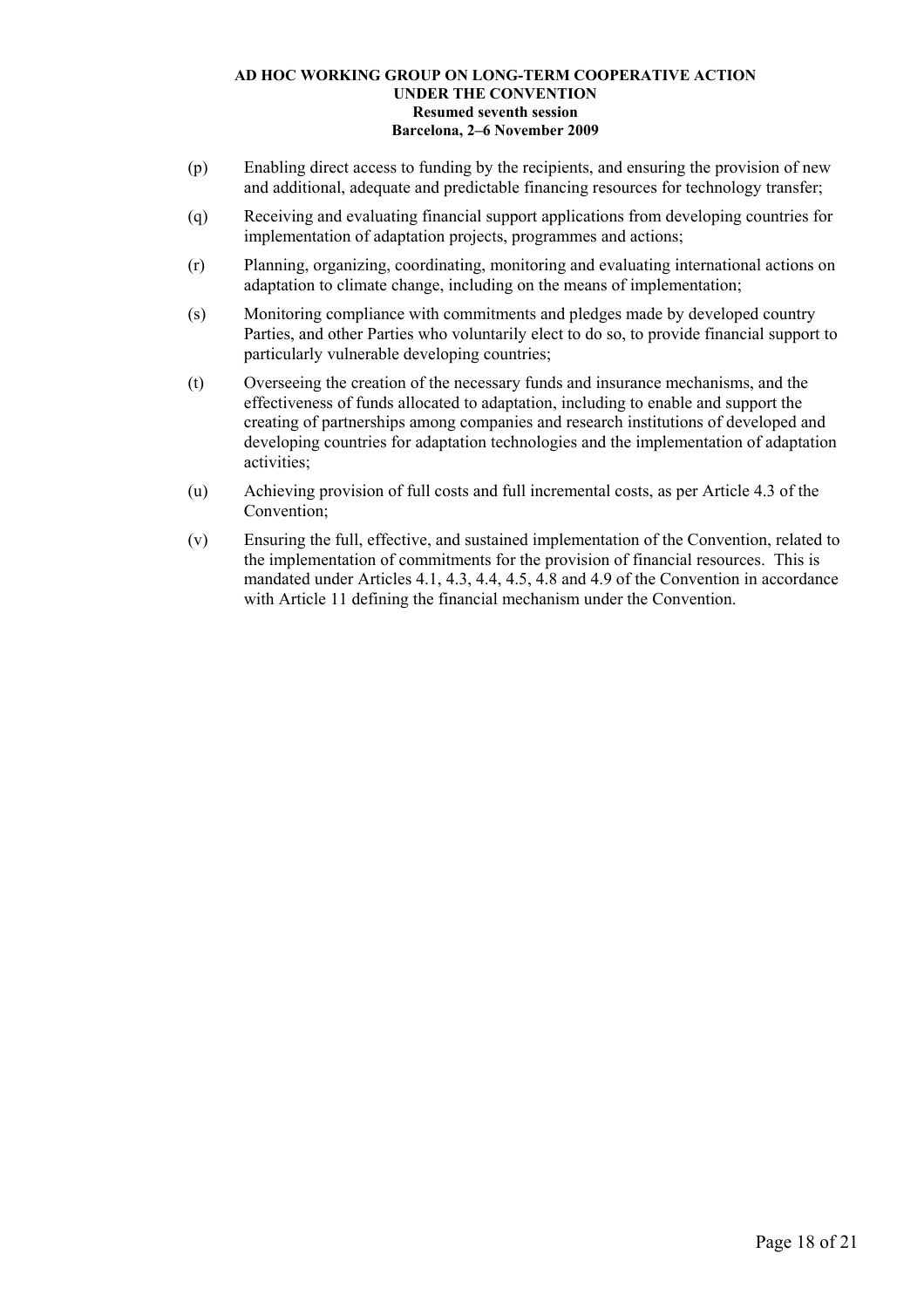### **Annex IV**

#### **Detailed functions of centres (paragraph 28)**

- (a) [Facilitating][Assisting] the development and implementation of national adaptation [action[s]] [plans] in all vulnerable developing country Parties, through promoting research, knowledge sharing, training, capacity-building and the voluntary development, diffusion and transfer of adaptation technology, consistent with relevant international agreements;
- (b) Facilitating the implementation of adaptation actions, capacity-building, knowledge sharing, technology development, diffusion and transfer;
- (c) [Assisting and raising funds for] [Financing the planning] Planning, designing, implementing, monitoring and evaluating adaptation activities, and facilitating informed decision-making at all levels, including the national and regional levels, especially between countries with shared natural resources, taking gender considerations into account;
- (d) Assisting Parties to build endogenous capacity for, inter alia: developing analytical tools; undertaking adaptation research and implementation activities; research, development, deployment and transfer of adaptation technologies; awareness-raising; support for pilot projects; and publication of studies on adaptation;
- (e) Exchanging lessons learned and best practices, and, based on the best scientific evidence available, enhancing the assessment of the vulnerability of oceans and coasts to the effects of climate change in order to facilitate the implementation of adaptation measures;
- (f) Contributing to the effectiveness of actions implemented by the relevant bodies established to enhance action on technology transfer;
- (g) Coordinating and disseminating free and timely dissemination of information related to systematic observation and regional impacts and response modelling, for improved vulnerability and adaptation assessments;
- (h) Collecting, analysing and disseminating information on past and current practical adaptation actions and measures, including projects, short- and long-term strategies, and local and indigenous knowledge;
- (i) Enhancing the capacity of national-level interdisciplinary resource groups that include representatives from universities, scientific research institutions, government, industry and NGOs;
- (j) Developing a training programme that allows urban planners to integrate climate risk management into long-term development planning;
- (k) Generating and sharing knowledge, and enabling transformation of this knowledge into action;
- (l) Strengthening institutions and aiding in development of knowledge platform to enable sharing of research, expertise and data;
- (m) Engaging science and policy communities in dialogues to promote effective decisionmaking related to environment and development issues;
- (n) Seeking opportunities and partnerships to build capacity for the use of vulnerability and adaptation assessment methods and tools through new education programmes and advanced study institutions;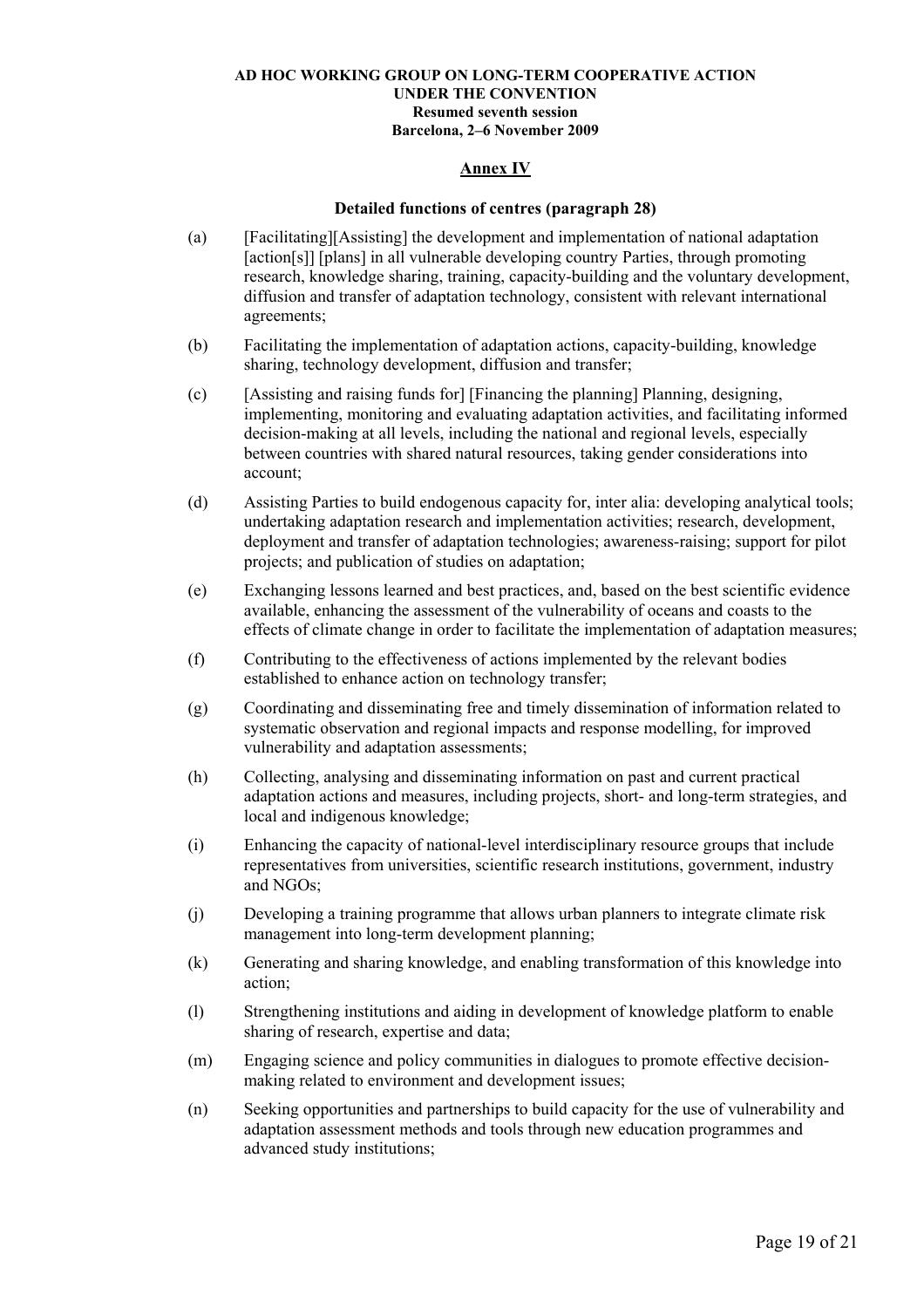- (o) Studying the stresses generated by climate change and variability, and estimation of past, current and future climate-related risks (e.g. sea level rise, intensification of storms, especially sand storms.) as well as risks to human health;
- (p) Assisting with the formulation and dissemination of guidance for the development of national adaptation plans;
- (q) Providing guidance to the financial mechanism on appropriate criteria for approval and disbursement of financing for adaptation;
- (r) Provide feedback to the Adaptation Committee on gaps at the national and regional levels that need to be addressed.